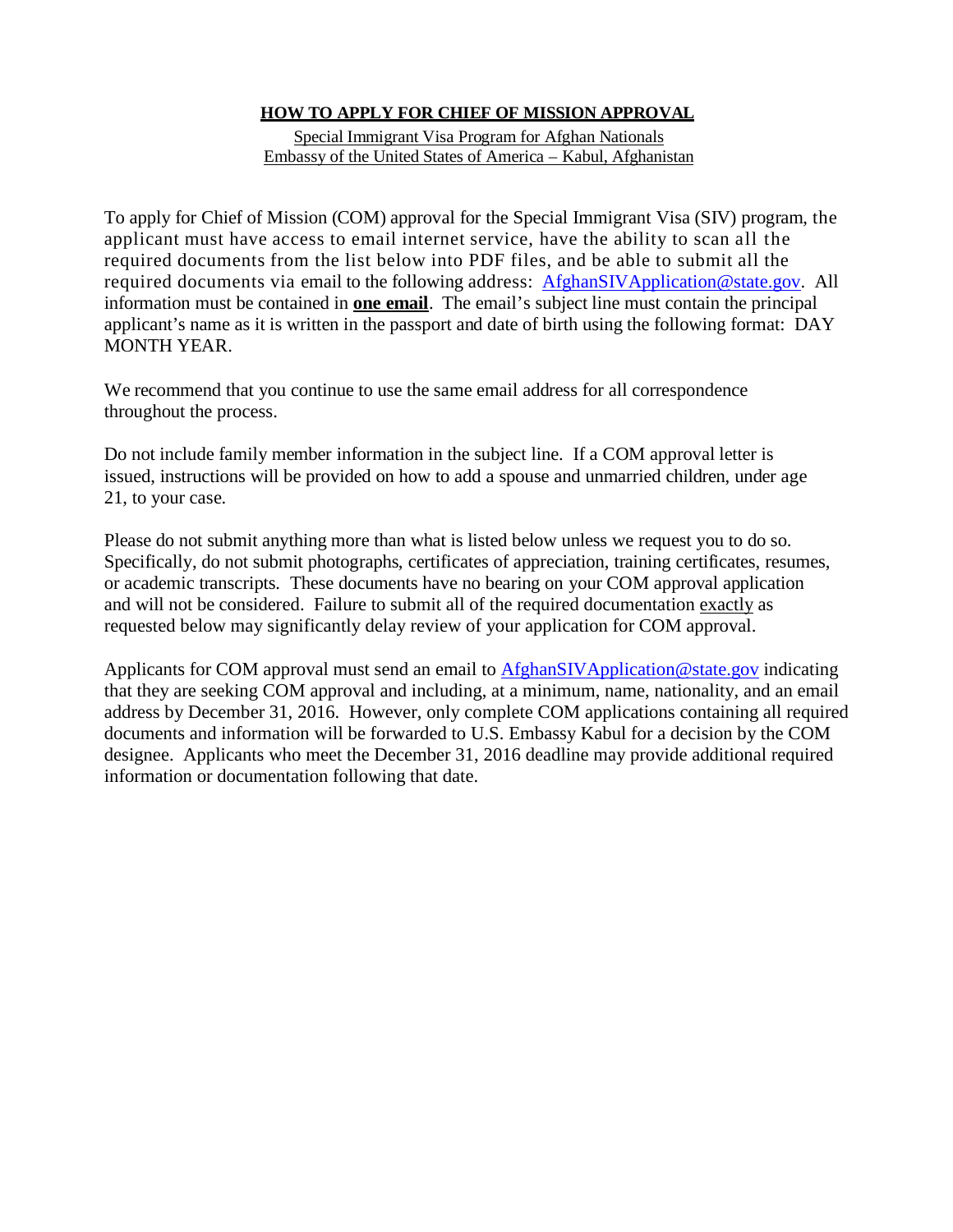## **REQUIRED DOCUMENTATION**

## **1. Verification of Employment in Afghanistan**

### **If you were employed by or on behalf of the U.S. government:**

A letter from your employer's Human Resources (HR) department confirming that you were employed by, or on behalf of, the U.S. government in Afghanistan between October 7, 2001, and December 31, 2016, for at least one year if you submitted your application for COM approval on or before September 30, 2015, or for at least two years if you submitted your application on or after October 1, 2015.

The letter must contain:

- Name;
- Date of birth;
- Copy of the contract between your employer and the U.S. government or a copy of the subcontract between your employer and the company that maintains a contract with the U.S. government;
- Job title;
- Job location;
- Start date (DD-MM-YYYY);
- End date (DD-MM-YYYY);
- Reason for separation if no longer employed; and
- Name of HR representative completing the HR letter, their signature, and contact information including email and phone (or alternate email if no longer with the organization).

Note: If you were directly employed by the U.S. government, you may submit a copy of the employment contract for consideration.

## **If you were employed by the International Security Assistance Force (ISAF), or a successor mission:**

A letter from ISAF Headquarters Human Resources (HR) department confirming that you were employed by ISAF, or a successor mission, between October 7, 2001, and December 31, 2016, for at least one year if you submitted your application for COM approval on or before September 30, 2015, or for at least two years if you submitted your application on or after October 1, 2015. If you were directly hired by ISAF, or a successor mission, this letter must be from ISAF Headquarters HR, or the successor mission HR, regardless of where you were stationed in Afghanistan. If you were hired by an ISAF, or a successor mission, member nation, this letter must come from the department or agency that hired you. Note: Private contractors and subcontractors with ISAF, or a successor mission, or ISAF, or successor mission, member nations, other than directly contracted by the United States, do NOT qualify.

The letter must contain:

- Name:
- Date of birth;
- English language copy (or English translation) of the contact between you and your employer. If you were hired on a personal services agreement (PSA) or a personal services contract (PSC), you must submit an English language copy of the agreement or contract;
- Job title;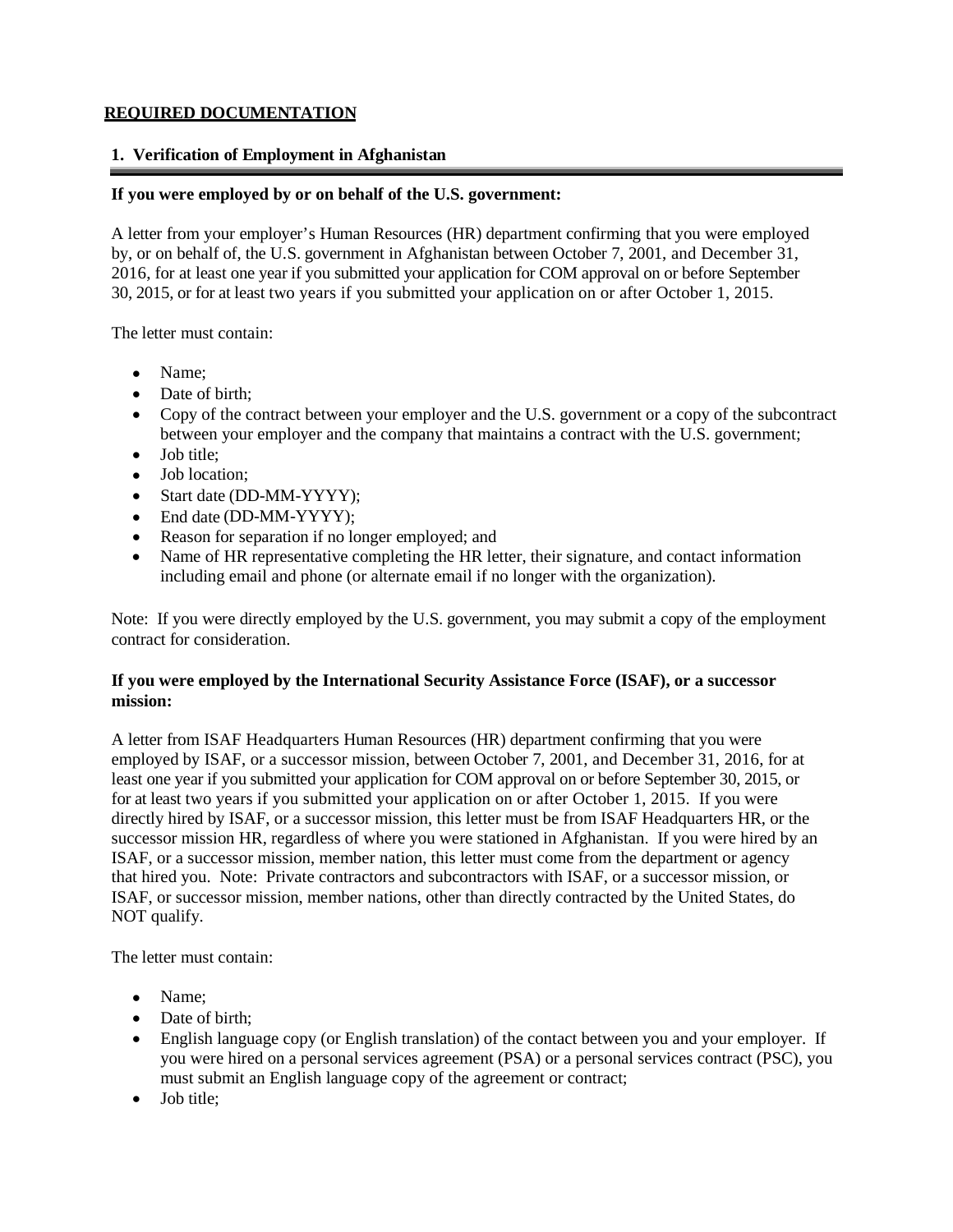- Job location:
- Start date (DD-MM-YYYY);
- End date (DD-MM-YYYY);
- Reason for separation;
- Name of HR representative completing the HR letter, their signature, and contact information including email and phone (or alternate email if no longer with the organization); and
- A description of your work that was specifically conducted in a capacity requiring you:
	- o to serve as an interpreter or translator for U.S. military personnel while traveling off-base with U.S. military personnel stationed at ISAF, or a successor mission, or
	- o to perform sensitive and trusted activities for U.S. military personnel stationed at ISAF, or a successor mission.

#### **2. Letter of Recommendation**

#### **If you were employed by or on behalf of the U.S. government:**

The letter must be from a direct U.S. citizen supervisor who knew you personally. It should cover the same period of employment covered by the HR employment verification. The letter should be dated and signed by your supervisor. It must contain:

- Name of applicant;
- Date of birth;
- Badge number (if available);
- Job title:
- Job location;
- Start date of supervision;
- End date of supervision;
- Supervisor's name, title, corporate or U.S. government/military email address and phone number (provide alternate email address if the supervisor is no longer with the organization);
- Justification for recommending you for COM approval, i.e., that you provided faithful and valuable service to the U.S. government;
- The supervisor's explanation of any ongoing serious threat you have experienced or are experiencing as a consequence of your employment by or on behalf of the U.S. government;
- The supervisor's opinion on whether you pose a threat to the national security or safety of the United States; and
- That the recommender is your supervisor.

If the above recommendation is not possible to obtain from a U.S. citizen supervisor, you should provide a letter of recommendation signed by your non-U.S. citizen supervisor and co-signed by the U.S. citizen who is responsible for the contract. The U.S. citizen who co-signs must indicate that, based on his or her relationship with your contract or sub-contract supervisor, he or she is confident that the information provided is correct and also certifies that, to the best of his or her knowledge, you present no threat to the national security or safety of the United States. The recommendation must contain the U.S. citizen co-signer's current email address, and previous work email address if no longer with the organization, so he or she may be contacted if additional information is needed.

#### **If you were employed by the International Security Assistance Force (ISAF), or a successor mission:**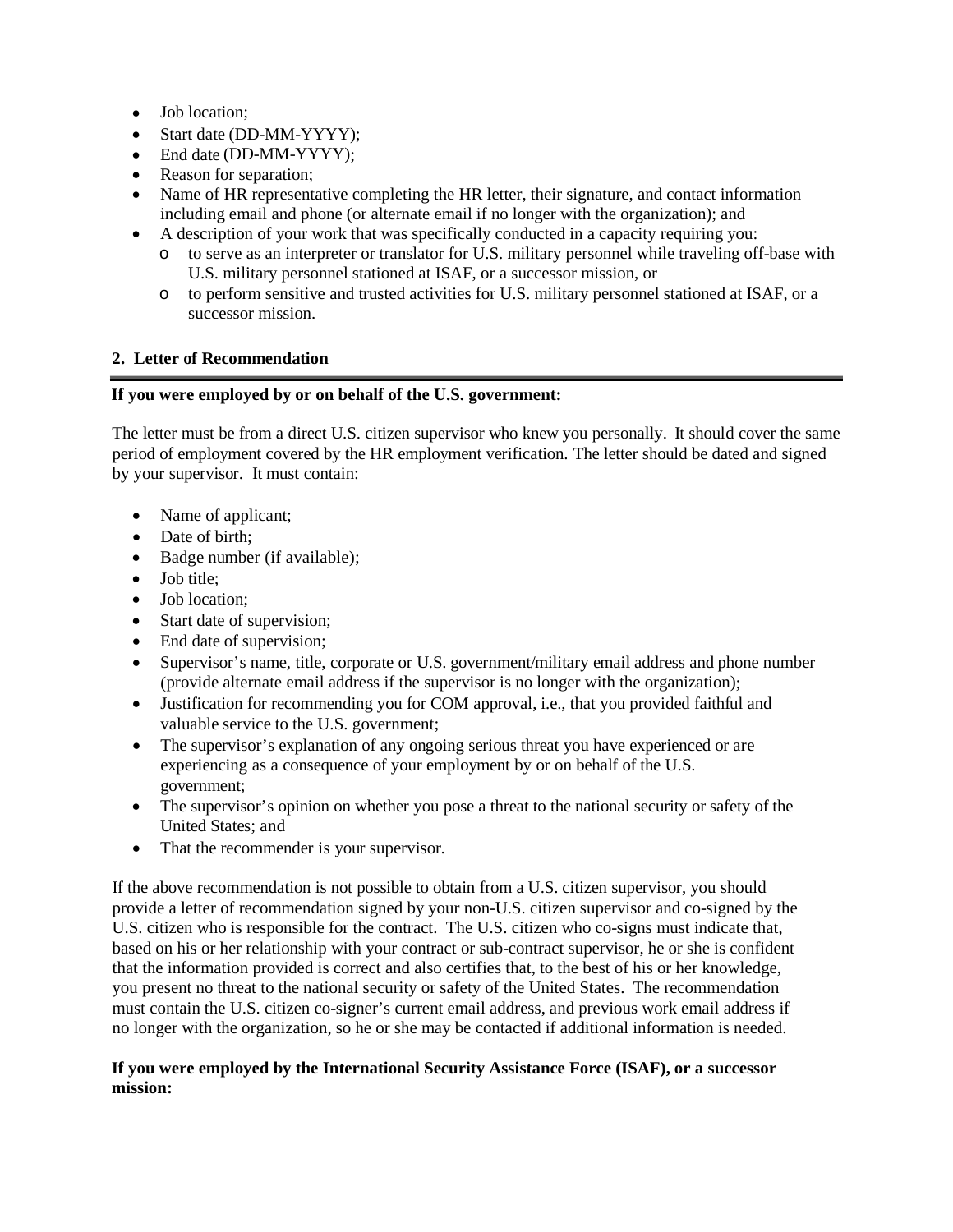The letter must be from a member of the U.S. military who personally worked with you. The letter should be dated and signed. It must contain:

- Name of applicant;
- Date of birth;
- Badge number (if available);
- Job title;
- Job location;
- Length of time the recommender has worked with the applicant, including dates;
- Capacity in which the recommender worked with the applicant;
- Recommender's name, title, rank, and U.S. government/military email address and phone number (provide recommender's alternate email address if it has changed since working with ISAF, or a successor mission);
- Justification for recommending you for COM approval, i.e., that you provided faithful and valuable service to the U.S. government;
- The recommender's explanation of any ongoing serious threat you have experienced or are experiencing as a consequence of your employment by ISAF, or a successor mission; and
- The recommender's opinion on whether you pose a threat to the national security or safety of the United States.

## **3. Form DS-157, Supplemental Nonimmigrant Visa Application**

The form is available at [http://travel.state.gov/content/visas/english/forms.html.](http://travel.state.gov/content/visas/english/forms.html) It is important that you follow the instructions below when completing the DS-157. This form must be completed in full and include start and end dates for all employment, and academic and military history.

#### **4. Evidence of Afghan Nationality**

A copy of your Afghan passport. If no passport is available, submit a copy of the Tazkera with English translation.

#### **5. Biographic Data**

Provide the following biographic data for the principal applicant:

- First name
- Last name
- All other names/alias
- Mother's name
- Nationality
- Passport number
- Date of birth
- Place of birth
- Gender
- Marital status
- Email address and phone number
- Work location (base or city and province)
- Residence location (base or city and province)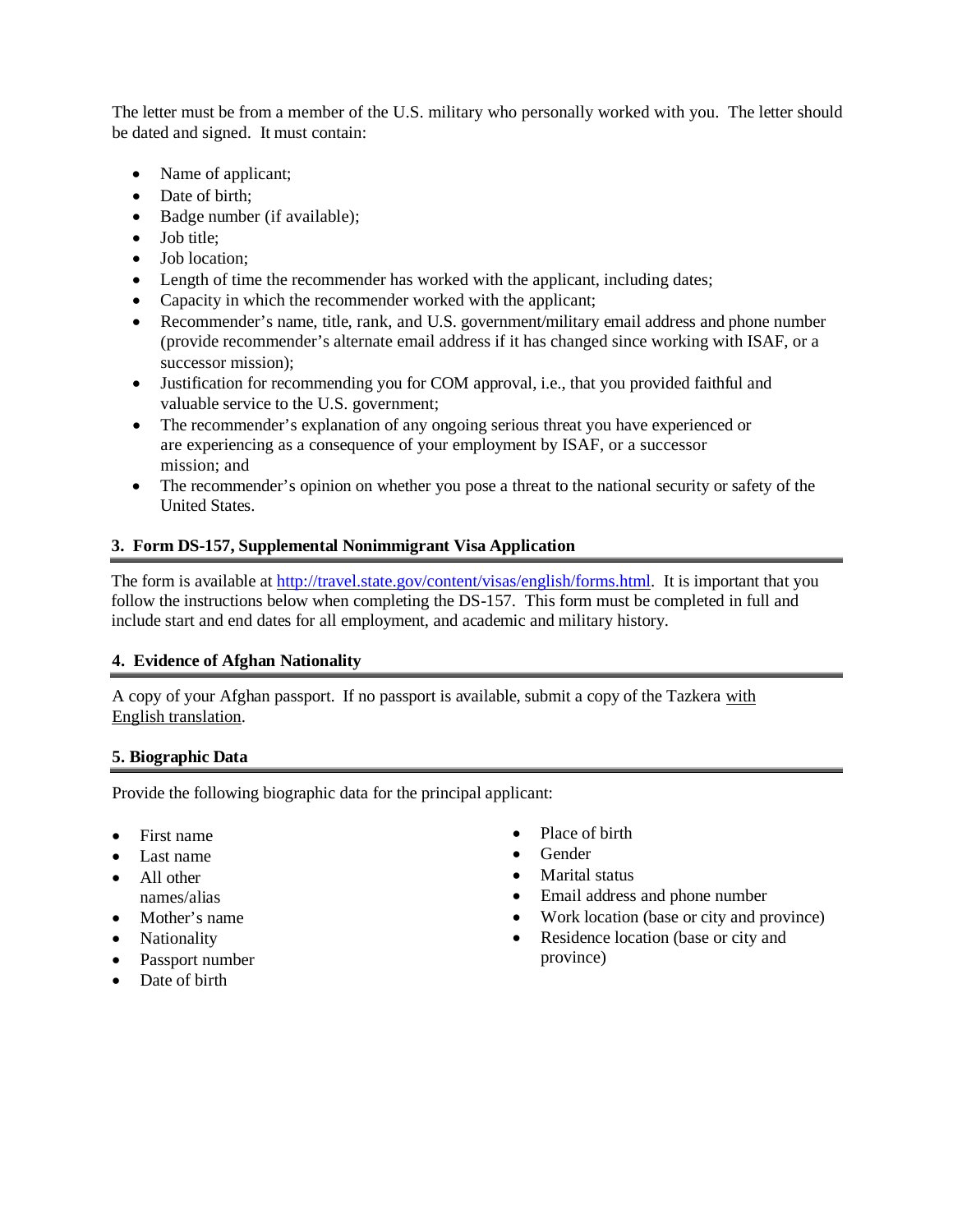## **6. Statement of Threats Received as a Consequence of Your Employment by or on Behalf of the U.S. Government or by International Security Assistance Force (ISAF), or a Successor Mission**

You must write, sign, and date a brief statement describing the threat you face or have faced as a result of your employment by or on behalf of the U.S. government in Afghanistan or by ISAF, or a successor mission. Although statements provided by other parties may be included, you must also provide your own statement. Please provide as many details as possible.

Section 1219 of Public Law 113-66 provides that a credible sworn statement depicting dangerous country conditions, together with official evidence of such country conditions from the U.S. government, should be considered as a factor in a determination of whether an applicant has experienced or is experiencing an ongoing serious threat as a consequence of employment by the U.S. government.

## **7. Employee Badge**

If available, a scanned copy of your most recent identification badge(s).

While this list specifies the documents required of all applicants, we may request additional information and documentation should questions arise during processing. Once you have submitted your complete COM approval application packet t[o AfghanSIVApplication@state.gov,](mailto:AfghanSIVApplication@state.gov) please allow at least four to eight weeks for a response confirming that the National Visa Center has received your documents.

\_\_\_\_\_\_\_\_\_\_\_\_\_\_\_\_\_\_\_\_\_\_\_\_\_\_\_\_\_\_\_\_\_\_\_\_\_\_\_\_\_\_\_\_\_\_\_\_\_\_\_\_\_\_\_\_\_\_\_\_\_\_\_\_\_\_\_\_\_\_\_\_\_\_\_\_\_\_\_\_\_\_\_\_\_\_

If you have further questions about the Afghan SIV program, please first review the information at [http://travel.state.gov/content/visas/en/immigrate/afghans-work-for-us.html.](http://travel.state.gov/content/visas/en/immigrate/afghans-work-for-us.html) If your question is not answered, you may write to the Afghan SIV program at [AfghanSIVApplication@state.gov.](mailto:AfghanSIVApplication@state.gov)

# **ADDITIONAL TIPS TO PREVENT A DELAY IN PROCESSING YOUR APPLICATION**

- Ensure the scanned copies of documents you provide are clear. Print your documents in black on white paper before scanning.
- Use the same spelling of your name on all documents and email correspondence. The spelling should match how your name is written in your passport. You should list aliases after your correct name.
- Submit a copy of your most recent Afghan passport. (At the time of the visa interview, applicants must provide new Afghan machine-readable e-passports.)
- If possible, please submit copies of your employment badge(s).

# **INSTRUCTIONS FOR COMPLETING FORM DS-157 FOR THE SIV PROGRAM**

Do not leave any boxes blank. All questions must contain an appropriate response or your application will be delayed. Please read and follow the below instructions carefully when completing the DS-157. If the form does not provide sufficient space for your response, you may use additional sheets of paper.

- 1. Enter your family name or surname as it appears in your passport, if any. Do not enter names that appear after d/o or s/o. If there is only one name, please enter that name here.
- 2. Enter your first name as it appears in your passport (if any); if there is only one name, enter